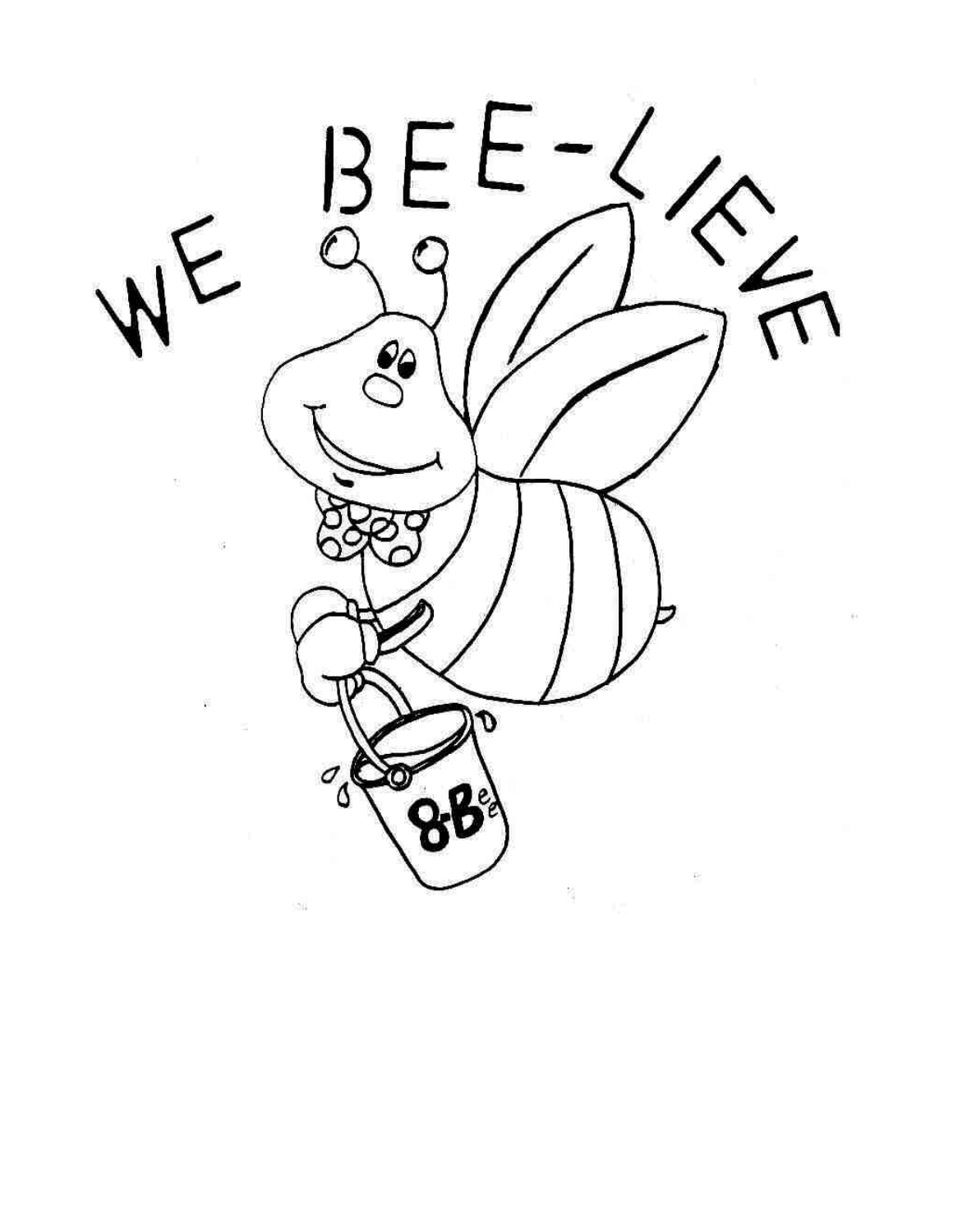## **Paper Heading**

Full Name

Teacher(s)

Class/Block

Due Date

Assignment

-------------------------------------------------------------------------------------------------

### **8-BEE Team Guidelines**

#### 1. **Google Classroom**

All Bee teachers will be utilizing Google Classroom this school year to post announcements and assignments. Your teachers will discuss this further in class.

#### 2. **\*\* Assignment Policy \*\***

A. Teachers will post assignments in their classrooms.

B. Students are expected to come to school with all assignments completed. Electronic assignments may be checked prior to class by your teacher. Paper assignments will be checked by your teacher at the beginning of class. **No** credit will be given for late or incomplete assignments. If you are absent, it is **your** responsibility to determine the assignments missed and submit them at an agreed upon time between the student and teacher.

C. Because of the science/social studies A/B schedule, assignments are expected to be completed on the day the assignment is given. For example: If a student has science on an A Day and is absent on his/her social studies B Day, the science assignment is still expected to be handed in on time.

### 3. **Study Hall**

Study hall is an academic period. **This is a time to work on school assignments.** This is not a time for socializing, but for academic preparation. Please bring all necessary materials with you to study hall.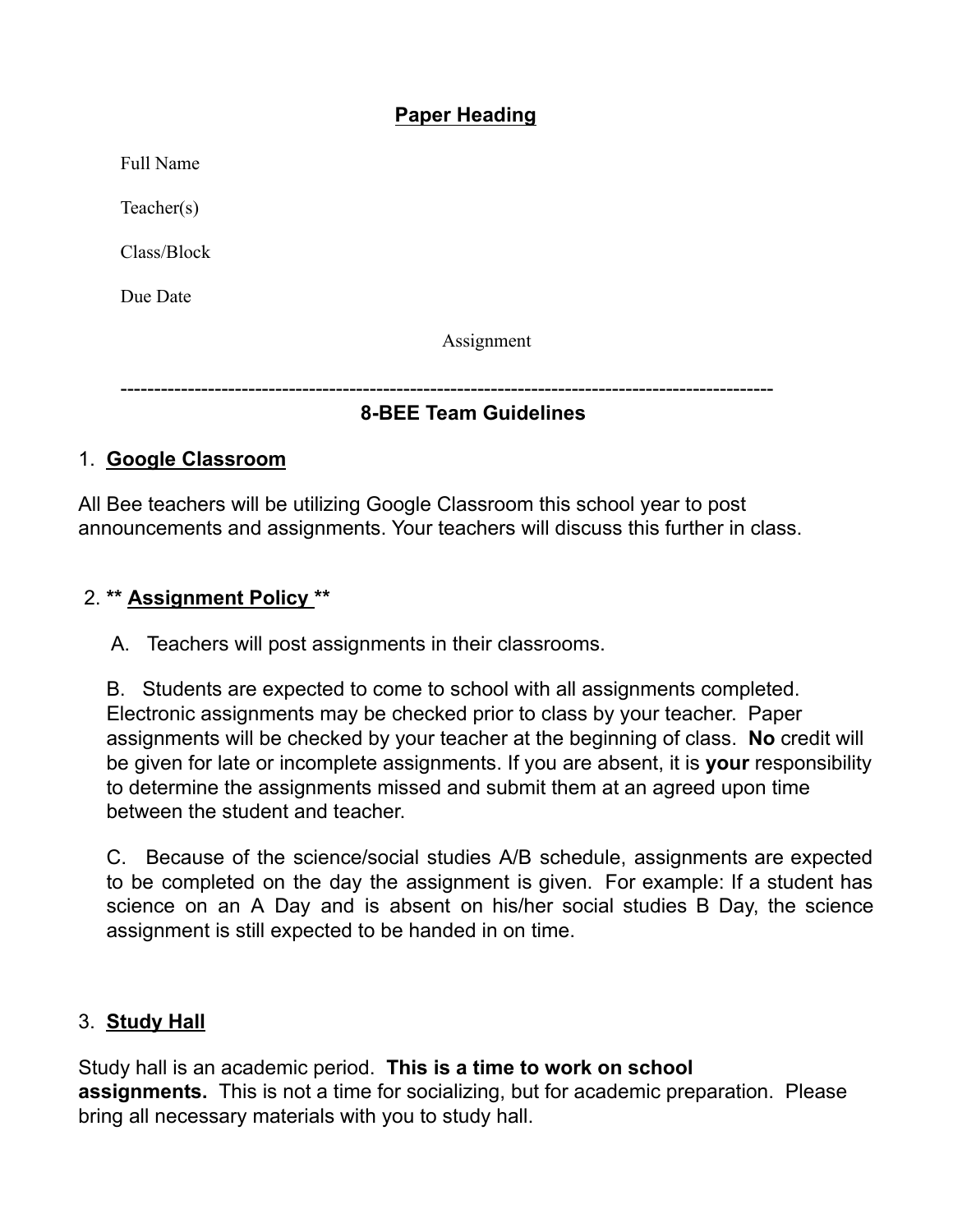## 4. **Locker Policy**

**Lockers are available at the beginning and end of the school and before and after lunch only.** Remember to gather all books, supplies, and personal items at these designated times. Students are not permitted to go to their lockers during class.

## 5. **Parent Portal/Student Portal**

Parent and Student Portals are both online MARSD resources. These services allow parents/guardians and students to regularly monitor student grades. Test, project, quiz, and assignment grades will be posted by teachers in a timely fashion.

These sites can be accessed through the MARSD homepage. If you have any difficulty accessing either portal, please contact our 8th grade counselor, Mrs.Lyttle (Waldron) at [awaldron@marsd.org.](mailto:awaldron@marsd.org)

# 6. **Projects/Reports**

Teachers will specify the dates and times that a project or report is due. Any project/report handed in up to one day late will receive an automatic deduction of 10 points. **Any projects/reports received after one day will receive an automatic zero**. Copying or sharing information from any person/source without crediting the source(s) is plagiarism, and will result in a zero for that assignment as well as disciplinary action according to the MAMS Code of Conduct.

# 7. **Technology**

You must come to school with a fully charged Chromebook. No computer related excuses will be accepted for late assignments. Manage your time effectively so that you can notify your teacher of any connection or log-in difficulties. Such issues will not excuse the assignment from being handed in on-time.

Cell phones and ear buds are not permitted to be used during the school day, unless specified by your teacher. Otherwise, they should remain unseen and unheard.